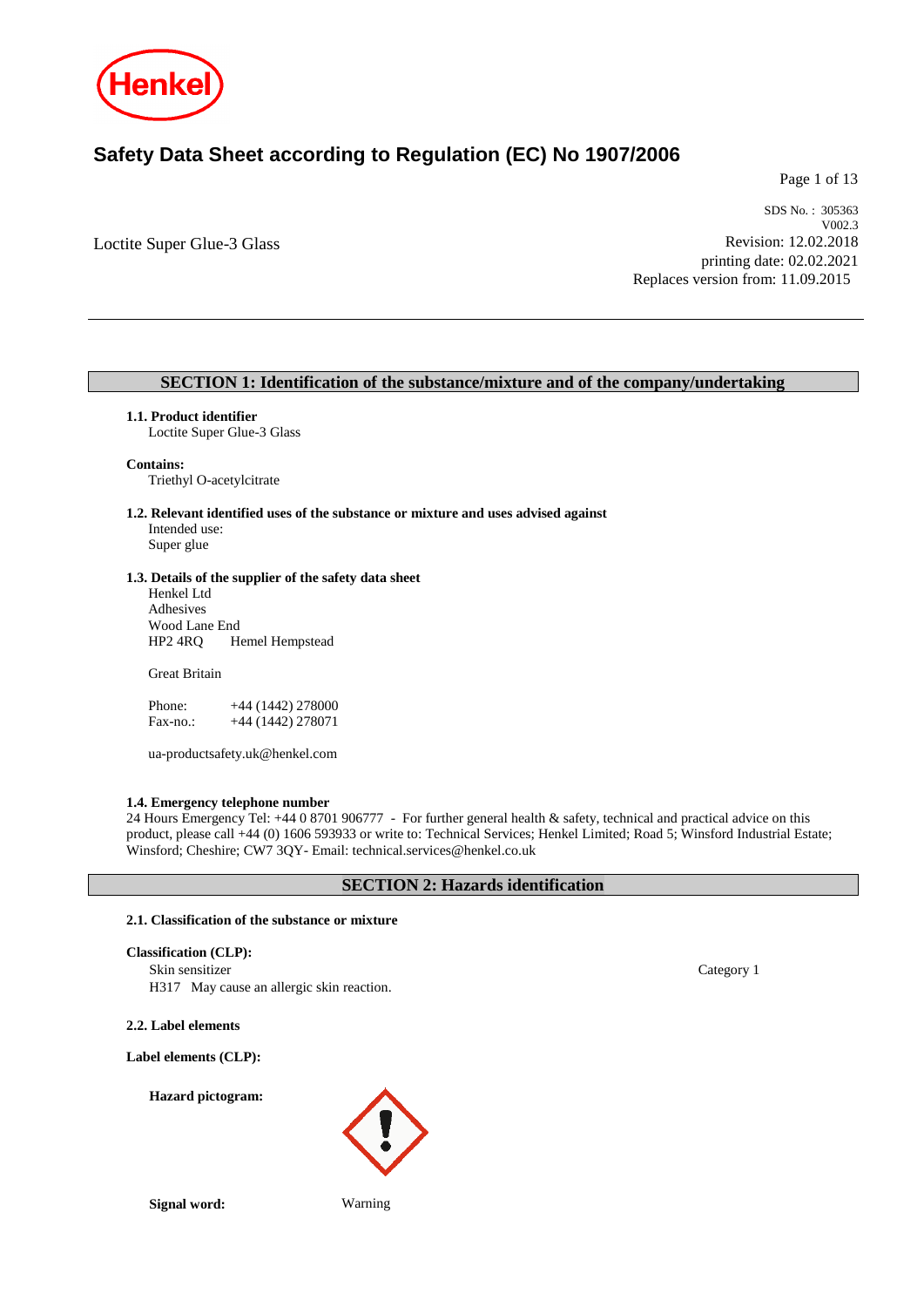| Page 2 of 13 |  |  |
|--------------|--|--|
|              |  |  |

| Hazard statement:                                    | H317 May cause an allergic skin reaction.                                                           |
|------------------------------------------------------|-----------------------------------------------------------------------------------------------------|
| <b>Supplemental information</b>                      | EUH202 Cyanoacrylate. Danger. Bonds skin and eyes in seconds. Keep out of the reach of<br>children. |
| <b>Precautionary statement:</b>                      | P101 If medical advice is needed, have product container or label at hand.                          |
| <b>Precautionary statement:</b><br><b>Prevention</b> | P280 Wear protective gloves/eye protection.                                                         |
| <b>Precautionary statement:</b><br><b>Response</b>   | P333+P313 If skin irritation or rash occurs: Get medical advice/attention.                          |
| <b>Precautionary statement:</b><br><b>Disposal</b>   | P501 Dispose of contents/container in accordance with national regulation.                          |

### **2.3. Other hazards**

Persons suffering from allergic reactions to acrylates should avoid contact with the product. Not fulfilling Persistent, Bioaccumulative and Toxic (PBT), very Persistent and very Bioaccumulative (vPvB) criteria.

## **SECTION 3: Composition/information on ingredients**

## **3.2. Mixtures**

**General chemical description:** Super glue **Base substances of preparation:** Cyanoacrylate

## **Declaration of the ingredients according to CLP (EC) No 1272/2008:**

| <b>Hazardous</b> components<br>CAS-No.                             | <b>EC Number</b><br><b>REACH-Reg No.</b> | content        | <b>Classification</b>                                                                                                                                                                                                 |
|--------------------------------------------------------------------|------------------------------------------|----------------|-----------------------------------------------------------------------------------------------------------------------------------------------------------------------------------------------------------------------|
| Triethyl O-acetylcitrate<br>77-89-4                                | 201-066-5                                | 20-40%         | Skin Sens. 1<br>H317                                                                                                                                                                                                  |
| Bis(2-hydroxy-3-tert-butyl-5-<br>methylphenyl) methane<br>119-47-1 | $204 - 327 - 1$<br>01-2119496065-33      | $0,1 - 1\%$    | Repr. 2<br>H <sub>361</sub>                                                                                                                                                                                           |
| Hydroquinone<br>123-31-9                                           | 204-617-8<br>01-2119524016-51            | $0.01 < 0.1\%$ | Aquatic Acute 1<br>H400<br>Aquatic Chronic 1<br>H410<br>Carc. 2<br>H351<br>Muta. 2<br>H341<br>Acute Tox. 4; Oral<br>H <sub>3</sub> 02<br>Eye Dam. 1<br>H318<br>Skin Sens. 1<br>H317<br>M factor (Acute Aquat Tox): 10 |

**For full text of the H - statements and other abbreviations see section 16 "Other information". Substances without classification may have community workplace exposure limits available.**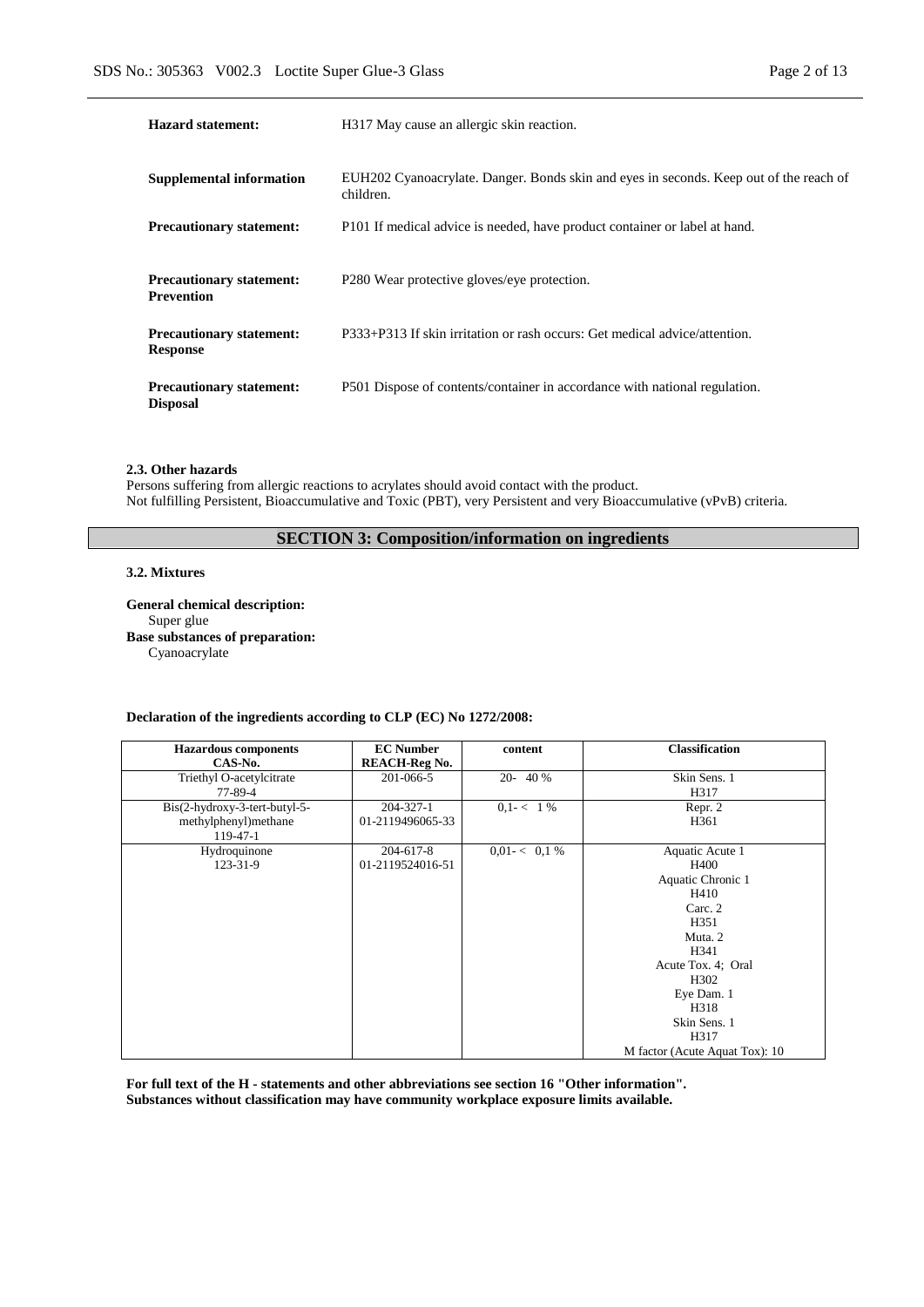## **SECTION 4: First aid measures**

### **4.1. Description of first aid measures**

#### General information:

In case of adverse health effects seek medical advice.

Inhalation:

Move to fresh air, consult doctor if complaint persists.

Skin contact:

Do not pull bonded skin apart. It may be gently peeled apart using a blunt object such as a spoon, preferably after soaking in warm soapy water.

Cyanoacrylates give off heat on solidification. In rare cases a large drop will generate enough heat to cause a burn.

Burns should be treated normally after the adhesive has been removed from the skin.

If lips are accidentally stuck together apply warm water to the lips and encourage maximum wetting and pressure from saliva inside the mouth.

Peel or roll lips apart. Do not try to pull the lips apart with direct opposing action.

#### Eye contact:

If the eye is bonded closed, release eyelashes with warm water by covering with wet pad.

Keep eye covered until debonding is complete, usually within 1-3 days.

Cyanoacrylate will bond to eye protein and will cause periods of weeping which will help to debond the adhesive. Do not force eye open. Medical advice should be sought in case solid particles of cyanoacrylate trapped behind the eyelid cause any abrasive damage.

Ingestion:

Ensure that breathing passages are not obstructed. The product will polymerise immediately in the mouth making it almost impossible to swallow. Saliva will slowly separate the solidified product from the mouth (several hours).

#### **4.2. Most important symptoms and effects, both acute and delayed**

May cause an allergic skin reaction.

### **4.3. Indication of any immediate medical attention and special treatment needed**

See section: Description of first aid measures

## **SECTION 5: Firefighting measures**

## **5.1. Extinguishing media**

**Suitable extinguishing media:**

carbon dioxide, foam, powder, water spray jet, fine water spray

## **Extinguishing media which must not be used for safety reasons:**

High pressure waterjet

### **5.2. Special hazards arising from the substance or mixture**

In the event of a fire, carbon monoxide (CO) and carbon dioxide (CO2) can be released.

#### **5.3. Advice for firefighters**

Wear self-contained breathing apparatus. Wear protective equipment.

## **SECTION 6: Accidental release measures**

### **6.1. Personal precautions, protective equipment and emergency procedures**

Wear protective equipment. Avoid contact with skin and eyes. Ensure adequate ventilation. Danger of slipping on spilled product.

### **6.2. Environmental precautions**

Do not empty into drains / surface water / ground water.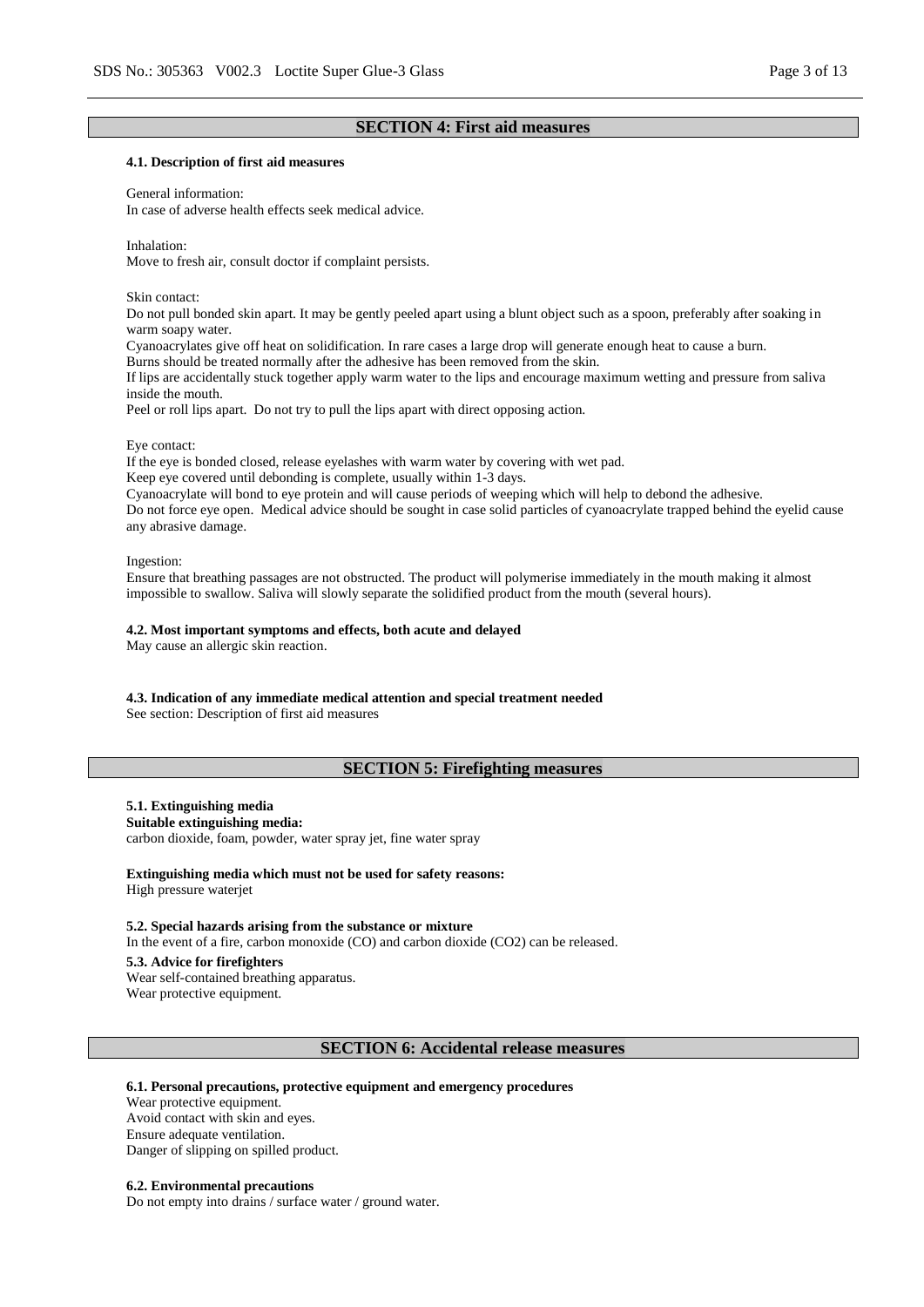### **6.3. Methods and material for containment and cleaning up**

Dispose of contaminated material as waste according to Section 13. Remove with liquid-absorbing material (sand, peat, sawdust).

### **6.4. Reference to other sections**

See advice in section 8

## **SECTION 7: Handling and storage**

## **7.1. Precautions for safe handling**

Avoid skin and eye contact. Ensure that workrooms are adequately ventilated. Open and handle container with care.

#### Hygiene measures:

Wash hands before work breaks and after finishing work. Do not eat, drink or smoke while working.

### **7.2. Conditions for safe storage, including any incompatibilities**

Store in a cool place, max. storage temperature 30°C. Store in a dry place. Keep container tightly sealed and store in a frost free place. Do not store together with food or other consumables (coffee, tea, tobacco, etc.).

# **7.3. Specific end use(s)**

Super glue

## **SECTION 8: Exposure controls/personal protection**

### **8.1. Control parameters**

## **Occupational Exposure Limits**

Valid for

Great Britain

| <b>Ingredient [Regulated substance]</b>          | ppm | me/m <sup>3</sup> | Value type                      | <b>Short term exposure limit</b><br>category / Remarks | <b>Regulatory list</b> |
|--------------------------------------------------|-----|-------------------|---------------------------------|--------------------------------------------------------|------------------------|
| Hydroquinone<br>$123 - 31 - 9$<br>[HYDROQUINONE] |     | 0.5               | Time Weighted Average<br>(TWA): |                                                        | EH40 WEL               |

### **Occupational Exposure Limits**

Valid for

Ireland

| <b>Ingredient</b> [Regulated substance] | ppm | mg/m <sup>3</sup> | Value type            | <b>Short term exposure limit</b> | <b>Regulatory list</b> |
|-----------------------------------------|-----|-------------------|-----------------------|----------------------------------|------------------------|
|                                         |     |                   |                       | / Remarks<br>category/           |                        |
| Hydroquinone                            |     | 0.5               | Time Weighted Average |                                  | IR OEL                 |
| 123-31-9                                |     |                   | TWA:                  |                                  |                        |
| [HYDROQUINONE]                          |     |                   |                       |                                  |                        |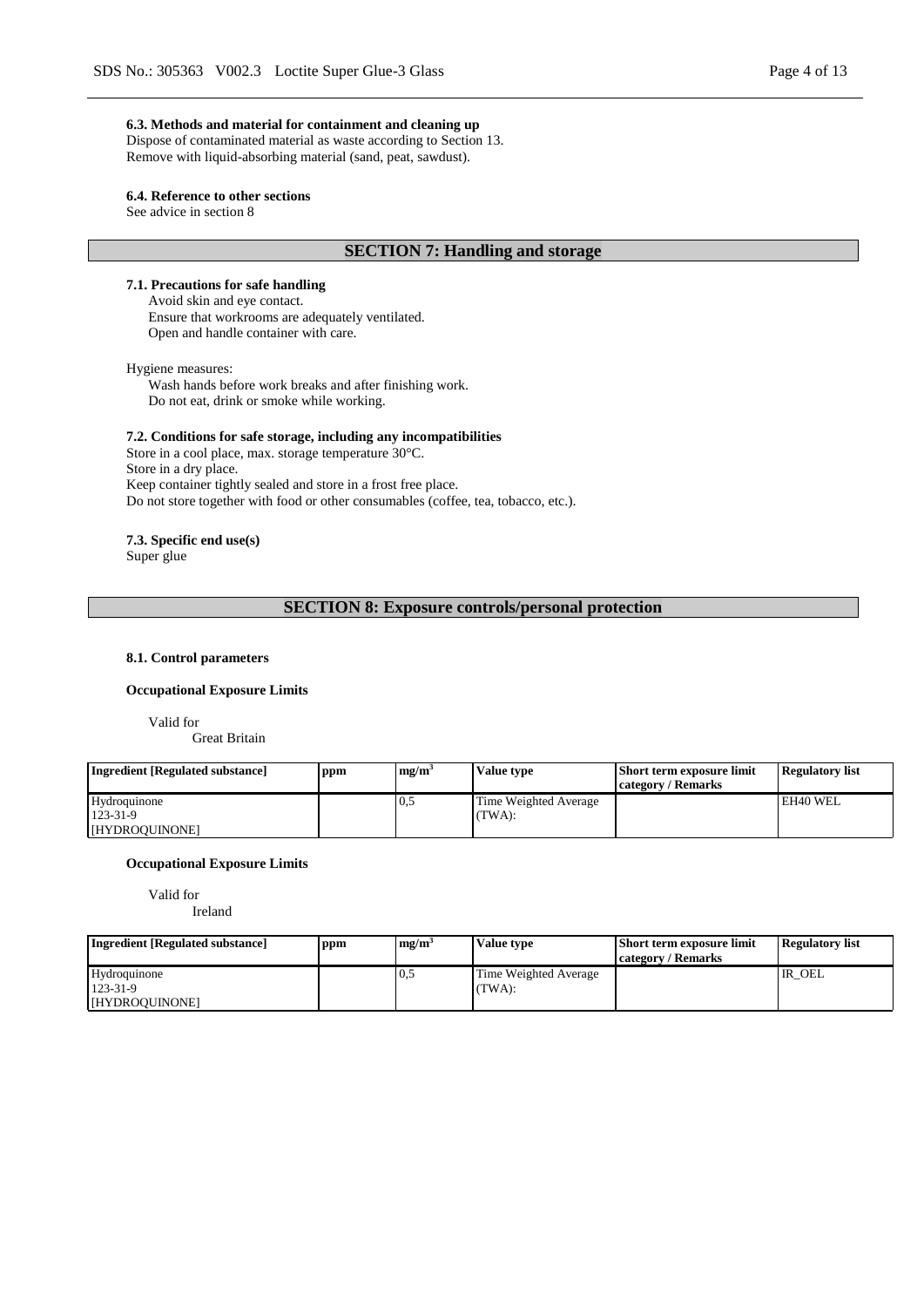## **Predicted No-Effect Concentration (PNEC):**

| Name on list                                                   | <b>Environmental Exposure</b><br><b>Compartment</b> | period | <b>Value</b>         |     |                                | <b>Remarks</b> |  |
|----------------------------------------------------------------|-----------------------------------------------------|--------|----------------------|-----|--------------------------------|----------------|--|
|                                                                |                                                     |        | mg/l                 | ppm | mg/kg                          | others         |  |
| 6,6'-di-tert-Butyl-2,2'-methylenedi-p-cresol<br>$119-47-1$     | aqua<br>(freshwater)                                |        | 0.0068<br>mg/1       |     |                                |                |  |
| 6,6'-di-tert-Butyl-2,2'-methylenedi-p-cresol<br>119-47-1       | aqua (marine<br>water)                              |        | 0.00068<br>mg/1      |     |                                |                |  |
| 6,6'-di-tert-Butyl-2,2'-methylenedi-p-cresol<br>119-47-1       | aqua<br><i>(intermittent)</i><br>releases)          |        | $0,048 \text{ mg}/1$ |     |                                |                |  |
| 6,6'-di-tert-Butyl-2,2'-methylenedi-p-cresol<br>$119-47-1$     | sewage<br>treatment plant<br>(STP)                  |        | $100$ mg/l           |     |                                |                |  |
| 6,6'-di-tert-Butyl-2,2'-methylenedi-p-cresol<br>$119 - 47 - 1$ | sediment<br>(freshwater)                            |        |                      |     | $\frac{102 \text{ mg/kg}}{10}$ |                |  |
| 6,6'-di-tert-Butyl-2,2'-methylenedi-p-cresol<br>$119-47-1$     | sediment<br>(marine water)                          |        |                      |     | $10,2 \text{ mg/kg}$           |                |  |
| 6,6'-di-tert-Butyl-2,2'-methylenedi-p-cresol<br>$119-47-1$     | soil                                                |        |                      |     | $20,4$ mg/kg                   |                |  |
| 6,6'-di-tert-Butyl-2,2'-methylenedi-p-cresol<br>119-47-1       | oral                                                |        |                      |     | 10 mg/kg                       |                |  |
| Hydroquinone<br>123-31-9                                       | aqua<br>(freshwater)                                |        | $0,114 \mu g/l$      |     |                                |                |  |
| Hydroquinone<br>123-31-9                                       | aqua (marine<br>water)                              |        | $0,0114 \mu g/l$     |     |                                |                |  |
| Hydroquinone<br>123-31-9                                       | sediment<br>(freshwater)                            |        |                      |     | $0,98 \mu g/kg$                |                |  |
| Hydroquinone<br>123-31-9                                       | sediment<br>(marine water)                          |        |                      |     | 0.097<br>$\mu$ g/kg            |                |  |
| Hydroquinone<br>123-31-9                                       | aqua<br><i>(intermittent)</i><br>releases)          |        | 0.00134<br>mg/l      |     |                                |                |  |
| Hydroquinone<br>123-31-9                                       | soil                                                |        |                      |     | 0.129<br>$\mu$ g/kg            |                |  |
| Hydroquinone<br>123-31-9                                       | sewage<br>treatment plant<br>(STP)                  |        | $0,71 \text{ mg}/1$  |     |                                |                |  |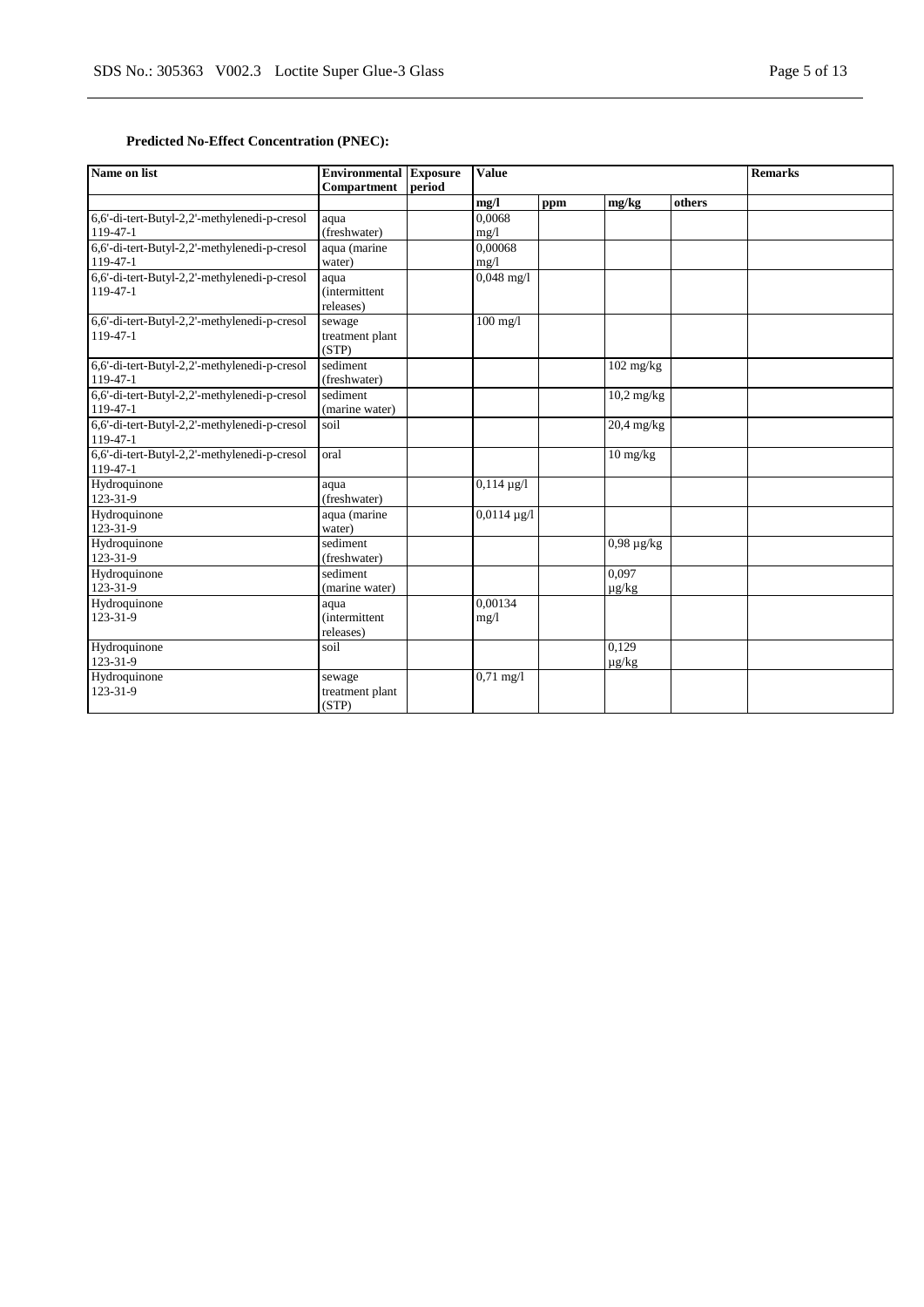## **Derived No-Effect Level (DNEL):**

| Name on list                                                   | <b>Application</b><br>Area | Route of<br><b>Exposure</b> | <b>Health Effect</b>                               | <b>Exposure</b><br><b>Time</b> | <b>Value</b>    | <b>Remarks</b> |
|----------------------------------------------------------------|----------------------------|-----------------------------|----------------------------------------------------|--------------------------------|-----------------|----------------|
| 6,6'-di-tert-Butyl-2,2'-methylenedi-p-cresol<br>$119 - 47 - 1$ | Workers                    | dermal                      | Acute/short term<br>exposure -<br>systemic effects |                                | 3,175 mg/kg     |                |
| 6,6'-di-tert-Butyl-2,2'-methylenedi-p-cresol<br>119-47-1       | Workers                    | Inhalation                  | Acute/short term<br>exposure -<br>systemic effects |                                | $22,4$ mg/m $3$ |                |
| 6,6'-di-tert-Butyl-2,2'-methylenedi-p-cresol<br>119-47-1       | Workers                    | dermal                      | Long term<br>exposure -<br>systemic effects        |                                | $0,635$ mg/kg   |                |
| 6,6'-di-tert-Butyl-2,2'-methylenedi-p-cresol<br>119-47-1       | Workers                    | Inhalation                  | Long term<br>exposure -<br>systemic effects        |                                | $4,48$ mg/m $3$ |                |
| 6,6'-di-tert-Butyl-2,2'-methylenedi-p-cresol<br>119-47-1       | General<br>population      | dermal                      | Acute/short term<br>exposure -<br>systemic effects |                                | $1,59$ mg/kg    |                |
| 6,6'-di-tert-Butyl-2,2'-methylenedi-p-cresol<br>119-47-1       | General<br>population      | Inhalation                  | Acute/short term<br>exposure -<br>systemic effects |                                | $5,5$ mg/m $3$  |                |
| 6,6'-di-tert-Butyl-2,2'-methylenedi-p-cresol<br>119-47-1       | General<br>population      | oral                        | Acute/short term<br>exposure -<br>systemic effects |                                | $1,59$ mg/kg    |                |
| 6,6'-di-tert-Butyl-2,2'-methylenedi-p-cresol<br>119-47-1       | General<br>population      | dermal                      | Long term<br>exposure -<br>systemic effects        |                                | $0,318$ mg/kg   |                |
| 6,6'-di-tert-Butyl-2,2'-methylenedi-p-cresol<br>119-47-1       | General<br>population      | Inhalation                  | Long term<br>exposure -<br>systemic effects        |                                | $1,1$ mg/m $3$  |                |
| 6,6'-di-tert-Butyl-2,2'-methylenedi-p-cresol<br>119-47-1       | General<br>population      | oral                        | Long term<br>exposure -<br>systemic effects        |                                | $0,318$ mg/kg   |                |
| Hydroquinone<br>123-31-9                                       | Workers                    | dermal                      | Long term<br>exposure -<br>systemic effects        |                                | $128$ mg/kg     |                |
| Hydroquinone<br>123-31-9                                       | Workers                    | Inhalation                  | Long term<br>exposure -<br>systemic effects        |                                | $7$ mg/m $3$    |                |
| Hydroquinone<br>123-31-9                                       | Workers                    | Inhalation                  | Long term<br>exposure - local<br>effects           |                                | $1$ mg/m $3$    |                |
| Hydroquinone<br>123-31-9                                       | General<br>population      | dermal                      | Long term<br>exposure -<br>systemic effects        |                                | 64 mg/kg        |                |
| Hydroquinone<br>123-31-9                                       | General<br>population      | Inhalation                  | Long term<br>exposure -<br>systemic effects        |                                | $1,74$ mg/m $3$ |                |
| Hydroquinone<br>123-31-9                                       | General<br>population      | Inhalation                  | Long term<br>exposure - local<br>effects           |                                | $0,5$ mg/m $3$  |                |

## **Biological Exposure Indices:**

None

## **8.2. Exposure controls:**

Respiratory protection: Suitable breathing mask when there is inadequate ventilation. Combination filter: ABEKP (EN 14387) This recommendation should be matched to local conditions.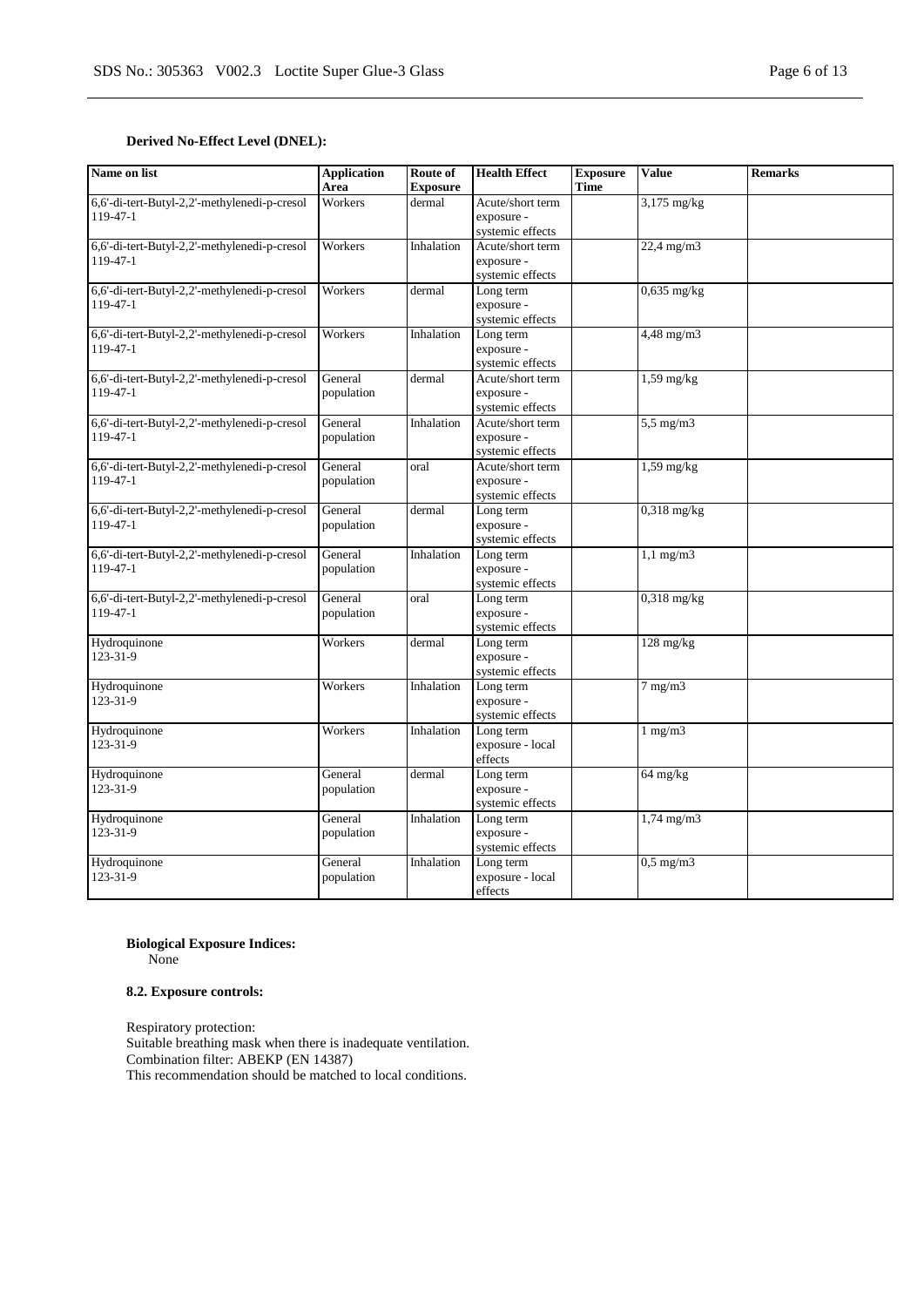#### Hand protection:

#### In the case of longer contact protective gloves made from nitrile rubber are recommended according to EN 374. Perforation time > 480 minutes

material thickness > 0.1 mm

In the case of longer and repeated contact please note that in practice the penetration times may be considerably shorter than those determined according to EN 374. The protective gloves must always be checked for their suitability for use at the specific workplace (e.g. mechanical and thermal stress, product compatibility, antistatic effects, etc.). The gloves must be replaced immediately at the first signs of wear and tear. The information provided by the manufacturers and given in the relevant trade association regulations for industrial safety must always be observed. We recommend that a hand care plan is drawn up in cooperation with a glove manufacturer and the trade association in accordance with the local operating conditions.

#### Eye protection:

Goggles which can be tightly sealed. Protective eye equipment should conform to EN166.

Skin protection: Suitable protective clothing Protective clothing should conform to EN 14605 for liquid splashes or to EN 13982 for dusts.

#### Advices to personal protection equipment:

The information provided on personal protective equipment is for guidance purposes only. A full risk assessment should be conducted prior to using this product to determine the appropriate personal protective equipment to suit local conditions. Personal protective equipment should conform to the relevant EN standard.

## **SECTION 9: Physical and chemical properties**

#### **9.1. Information on basic physical and chemical properties**

Odor irritating<br>
Odour threshold No data a

## pH No data available / Not applicable Melting point<br>
Mo data available / Not applicable<br>
No data available / Not applicable<br>
No data available / Not applicable Solidification temperature<br>Initial boiling point<br> $> 100 °C (> 212 °F)$ Initial boiling point  $> 100 °C (> 212 °F)$ <br>Flash point  $80 - 93 °C (176 - 19)$ Evaporation rate No data available / Not applicable Flammability No data available / Not applicable Explosive limits No data available / Not applicable Vapour pressure  $(25 °C (77 °F))$ Relative vapour density: No data available / Not applicable Density  $(20 °C (68 °F))$ <br>Bulk density Solubility No data available / Not applicable Solubility (qualitative) (20 °C (68 °F); Solvent: Water) Solubility (qualitative) (Solvent: Acetone) Partition coefficient: n-octanol/water No data available / Not applicable Auto-ignition temperature No data available / Not applicable Decomposition temperature No data available / Not applicable Viscosity<br>
Viscosity (kinematic)<br>
Viscosity (kinematic)<br>
Viscosity (kinematic)<br>
Viscosity (kinematic)<br>
Viscosity (kinematic)<br>
Viscosity (kinematic)<br>
Viscosity (kinematic)<br>
Viscosity (kinematic) Explosive properties No data available / Not applicable

#### **9.2. Other information**

No data available / Not applicable

Appearance liquid colourless to yellowish No data available / Not applicable

> 80 - 93 °C (176 - 199.4 °F); Tagliabue closed cup  $< 0.6$  mbar

1,1 g/cm3

No data available / Not applicable Polymerises in presence of water.

### Soluble

No data available / Not applicable Oxidising properties No data available / Not applicable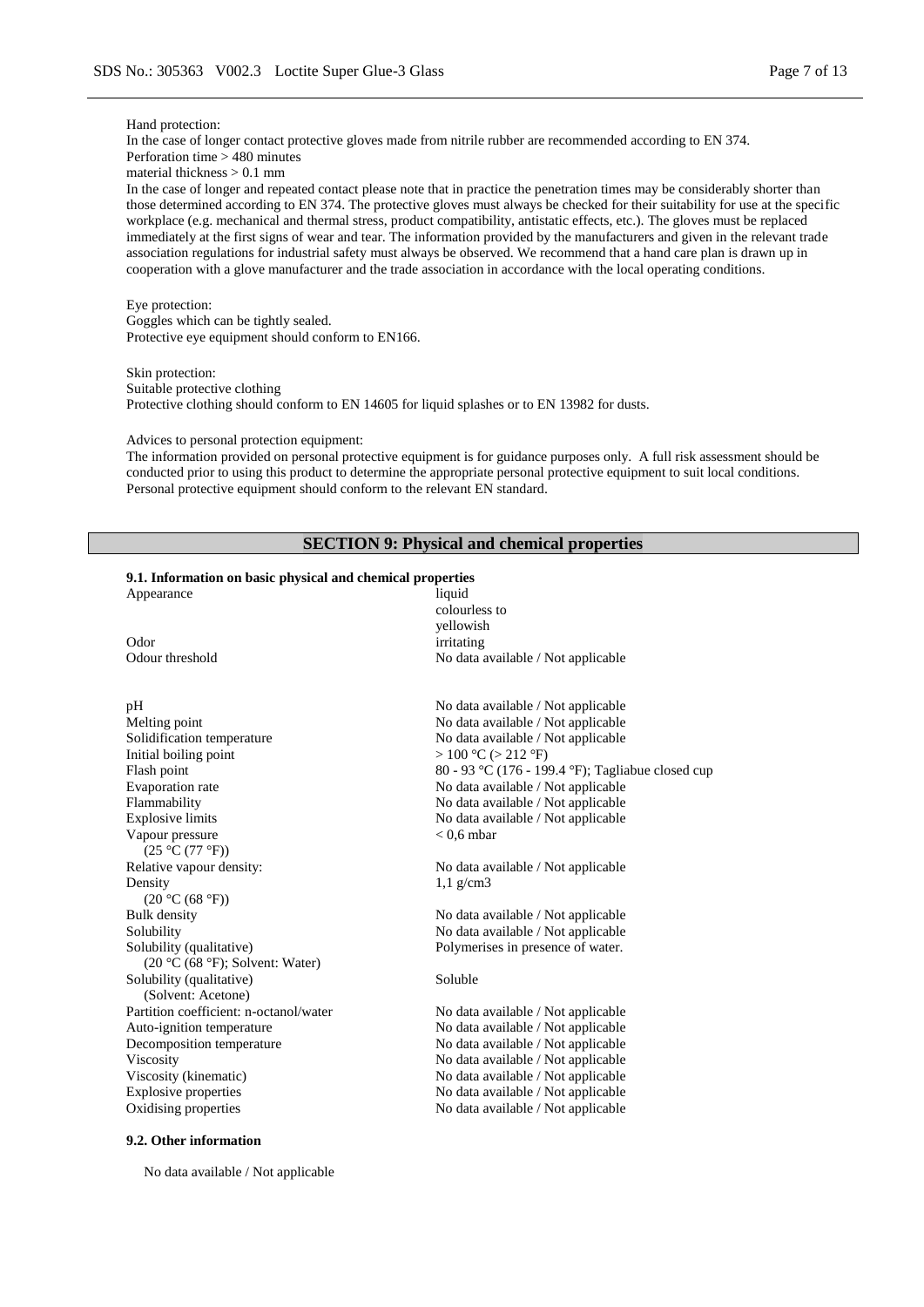## **SECTION 10: Stability and reactivity**

## **10.1. Reactivity**

Rapid exothermic polymerization will occur in the presence of water, amines, alkalis and alcohols.

### **10.2. Chemical stability**

Stable under recommended storage conditions.

### **10.3. Possibility of hazardous reactions**

See section reactivity

#### **10.4. Conditions to avoid**

None if used for intended purpose.

## **10.5. Incompatible materials**

See section reactivity.

### **10.6. Hazardous decomposition products**

None known.

## **SECTION 11: Toxicological information**

### **General toxicological information:**

Persons suffering from allergic reactions to acrylates should avoid contact with the product.

## **11.1. Information on toxicological effects**

#### **Acute oral toxicity:**

The mixture is classified based on calculation method referring to the classified substances present in the mixture.

| <b>Hazardous substances</b> | Value | Value                        | <b>Species</b> | <b>Method</b>                                   |
|-----------------------------|-------|------------------------------|----------------|-------------------------------------------------|
| CAS-No.                     | type  |                              |                |                                                 |
| $Bis(2-hydroxy-3-tert-$     | LD50  | $> 10.000$ mg/kg $\vert$ rat |                | not specified                                   |
| butyl-5-                    |       |                              |                |                                                 |
| methylphenyl)methane        |       |                              |                |                                                 |
| 119-47-1                    |       |                              |                |                                                 |
| Hydroquinone                | LD50  | $367 \text{ mg/kg}$          | rat            | <b>OECD</b> Guideline 401 (Acute Oral Toxicity) |
| 123-31-9                    |       |                              |                |                                                 |

#### **Acute dermal toxicity:**

The mixture is classified based on calculation method referring to the classified substances present in the mixture.

| <b>Hazardous substances</b> | Value | Value                  | <b>Species</b> | <b>Method</b> |
|-----------------------------|-------|------------------------|----------------|---------------|
| CAS-No.                     | type  |                        |                |               |
| $Bis(2-hydroxy-3-tert-$     | LD50  | $> 10.000$ mg/kg   rat |                | not specified |
| butyl-5-                    |       |                        |                |               |
| methylphenyl)methane        |       |                        |                |               |
| 119-47-1                    |       |                        |                |               |

#### **Acute inhalative toxicity:**

No data available.

### **Skin corrosion/irritation:**

Bonds skin in seconds. Considered to be of low toxicity: acute dermal LD50 (rabbit)>2000mg/kg Due to polymerisation at the skin surface allergic reaction is unlikely to occur

No substance data available.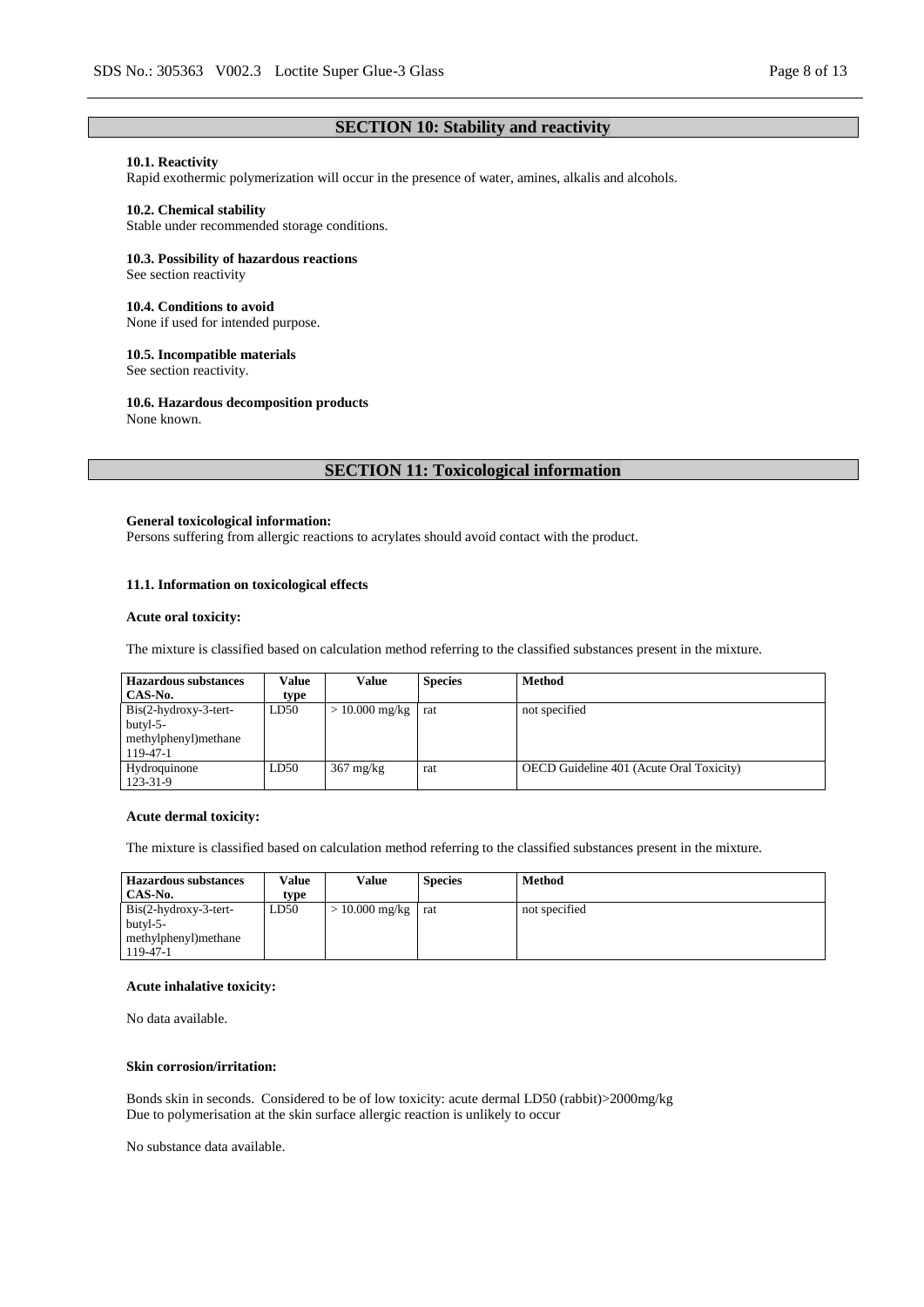### **Serious eye damage/irritation:**

Liquid product will bond eyelids. In a dry atmosphere (RH<50%) vapours may cause irritation and lachrymatory effect

No substance data available.

### **Respiratory or skin sensitization:**

The mixture is classified based on threshold limits referring to the classified substances present in the mixture.

| <b>Hazardous substances</b><br>CAS-No. | <b>Result</b> | <b>Test type</b>                | <b>Species</b> | Method        |
|----------------------------------------|---------------|---------------------------------|----------------|---------------|
| Hydroquinone<br>123-31-9               | sensitising   | Guinea pig maximisation<br>test | guinea pig     | not specified |

## **Germ cell mutagenicity:**

The mixture is classified based on threshold limits referring to the classified substances present in the mixture.

| <b>Hazardous substances</b><br>CAS-No.                                     | <b>Result</b> | Type of study /<br>Route of<br>administration           | <b>Metabolic</b><br>activation /<br><b>Exposure time</b> | <b>Species</b> | <b>Method</b>                                                       |
|----------------------------------------------------------------------------|---------------|---------------------------------------------------------|----------------------------------------------------------|----------------|---------------------------------------------------------------------|
| $Bis(2-hydroxy-3-tert-$<br>$butyl-5-$<br>methylphenyl) methane<br>119-47-1 | negative      | bacterial reverse<br>mutation assay (e.g.<br>Ames test) | with and without                                         |                | <b>OECD</b> Guideline 471<br>(Bacterial Reverse Mutation)<br>Assay) |
| Hydroquinone<br>123-31-9                                                   | negative      | bacterial reverse<br>mutation assay (e.g.<br>Ames test) | with and without                                         |                | EU Method B.13/14<br>(Mutagenicity)                                 |

## **Carcinogenicity**

No data available.

### **Reproductive toxicity:**

The mixture is classified based on threshold limits referring to the classified substances present in the mixture.

| <b>Hazardous substances</b> | <b>Result / Value</b> | Test type | Route of     | <b>Species</b> | Method                       |
|-----------------------------|-----------------------|-----------|--------------|----------------|------------------------------|
| CAS-No.                     |                       |           | application  |                |                              |
| $Bis(2-hydroxy-3-tert-$     | NOAEL $P$ 12.5 mg/kg  | screening | oral: gavage | rat            | OECD Guideline 421           |
| $butvl-5-$                  |                       |           |              |                | (Reproduction $\overline{ }$ |
| methylphenyl)methane        |                       |           |              |                | Developmental Toxicity       |
| $119 - 47 - 1$              |                       |           |              |                | Screening Test)              |

## **STOT-single exposure:**

No data available.

## **STOT-repeated exposure::**

The mixture is classified based on threshold limits referring to the classified substances present in the mixture.

| <b>Hazardous substances</b><br>CAS-No. | <b>Result / Value</b> | Route of<br>application | <b>Exposure time</b> /<br><b>Frequency of</b><br>treatment | <b>Species</b> | Method                                       |
|----------------------------------------|-----------------------|-------------------------|------------------------------------------------------------|----------------|----------------------------------------------|
| Hydroquinone<br>123-31-9               | $NOAEL \ge 250$ mg/kg | oral: gavage            | 14 davs<br>5 days/week. 12                                 | rat            | OECD Guideline 407<br>(Repeated Dose 28-Day) |
|                                        |                       |                         | doses                                                      |                | Oral Toxicity in Rodents)                    |

## **Aspiration hazard:**

No data available.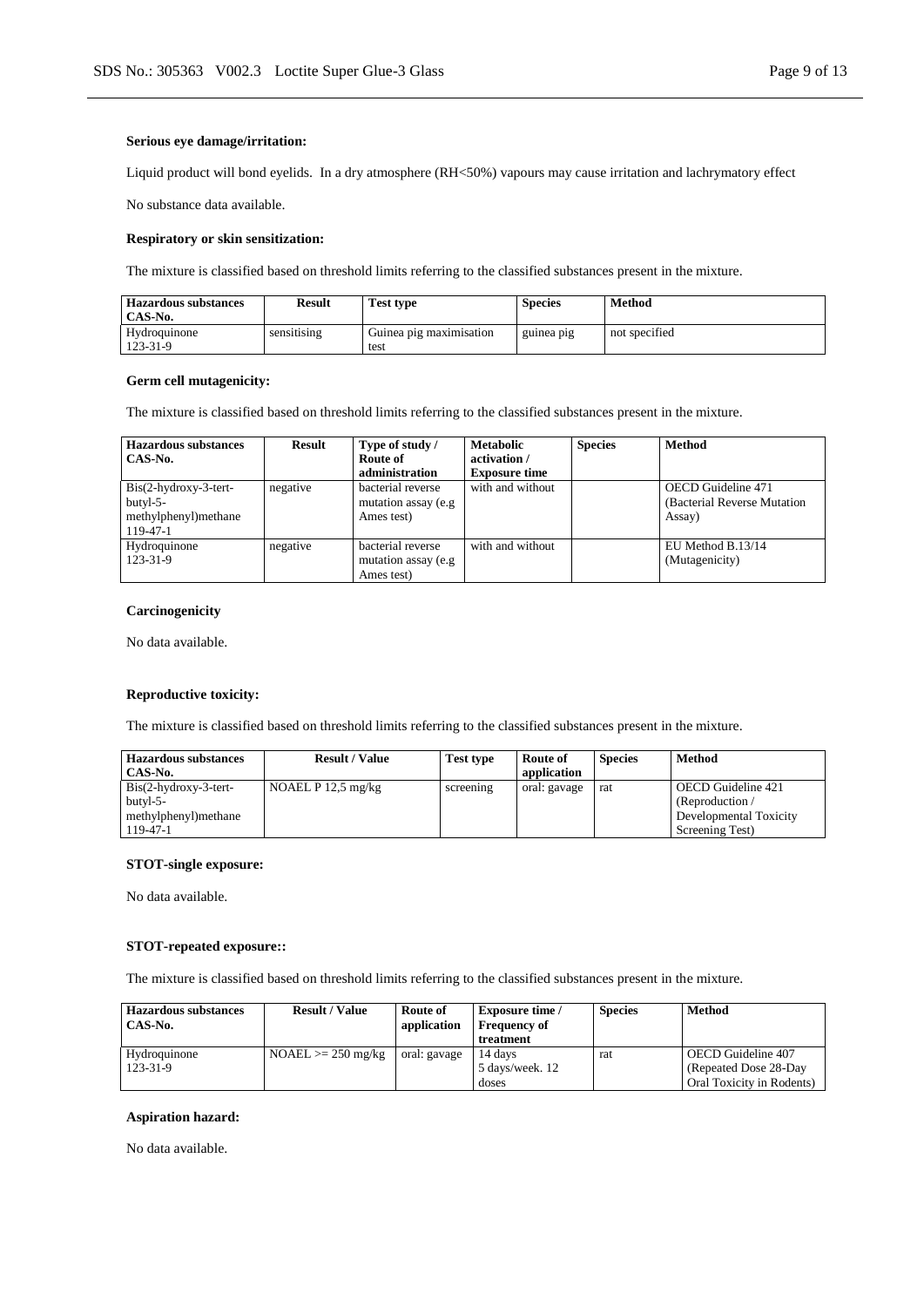## **SECTION 12: Ecological information**

### **General ecological information:**

Do not empty into drains, soil or bodies of water.

### **12.1. Toxicity**

## **Toxicity (Fish):**

The mixture is classified based on calculation method referring to the classified substances present in the mixture.

| <b>Hazardous substances</b>     | Value | Value        | <b>Exposure time Species</b> |                     | <b>Method</b>                |
|---------------------------------|-------|--------------|------------------------------|---------------------|------------------------------|
| CAS-No.                         | type  |              |                              |                     |                              |
| $Bis(2-hydroxy-3-tert-butyl-5-$ | LC50  |              |                              | Oryzias latipes     | OECD Guideline 203 (Fish,    |
| methylphenyl) methane           |       |              |                              |                     | <b>Acute Toxicity Test</b> ) |
| 119-47-1                        |       |              |                              |                     |                              |
| Hydroquinone                    | LC50  | $0.638$ mg/l | 96 h                         | Oncorhynchus mykiss | OECD Guideline 203 (Fish,    |
| 123-31-9                        |       |              |                              |                     | <b>Acute Toxicity Test)</b>  |

## **Toxicity (Daphnia):**

The mixture is classified based on calculation method referring to the classified substances present in the mixture.

| <b>Hazardous substances</b>     | Value | Value      | <b>Exposure time Species</b> |               | <b>Method</b>             |
|---------------------------------|-------|------------|------------------------------|---------------|---------------------------|
| CAS-No.                         | type  |            |                              |               |                           |
| $Bis(2-hydroxy-3-tert-butyl-5-$ | EC50  |            | 48 h                         | Daphnia magna | <b>OECD</b> Guideline 202 |
| methylphenyl)methane            |       |            |                              |               | (Daphnia sp. Acute)       |
| 119-47-1                        |       |            |                              |               | Immobilisation Test)      |
| Hydroquinone                    | EC50  | 0,134 mg/l | 48 h                         | Daphnia magna | <b>OECD</b> Guideline 202 |
| 123-31-9                        |       |            |                              |               | (Daphnia sp. Acute)       |
|                                 |       |            |                              |               | Immobilisation Test)      |

### **Chronic toxicity to aquatic invertebrates**

The mixture is classified based on calculation method referring to the classified substances present in the mixture.

| <b>Hazardous substances</b>     | Value       | Value                 | <b>Exposure time Species</b> |               | <b>Method</b>             |
|---------------------------------|-------------|-----------------------|------------------------------|---------------|---------------------------|
| CAS-No.                         | type        |                       |                              |               |                           |
| $Bis(2-hydroxy-3-tert-butyl-5-$ | <b>NOEC</b> |                       |                              | Daphnia magna | OECD 211 (Daphnia)        |
| methylphenyl) methane           |             |                       |                              |               | magna, Reproduction Test) |
| $119 - 47 - 1$                  |             |                       |                              |               |                           |
| Hydroquinone                    | NOEC        | $0,0057 \text{ mg/l}$ | 21 d                         | Daphnia magna | OECD 211 (Daphnia)        |
| 123-31-9                        |             |                       |                              |               | magna, Reproduction Test) |

**Toxicity (Algae):**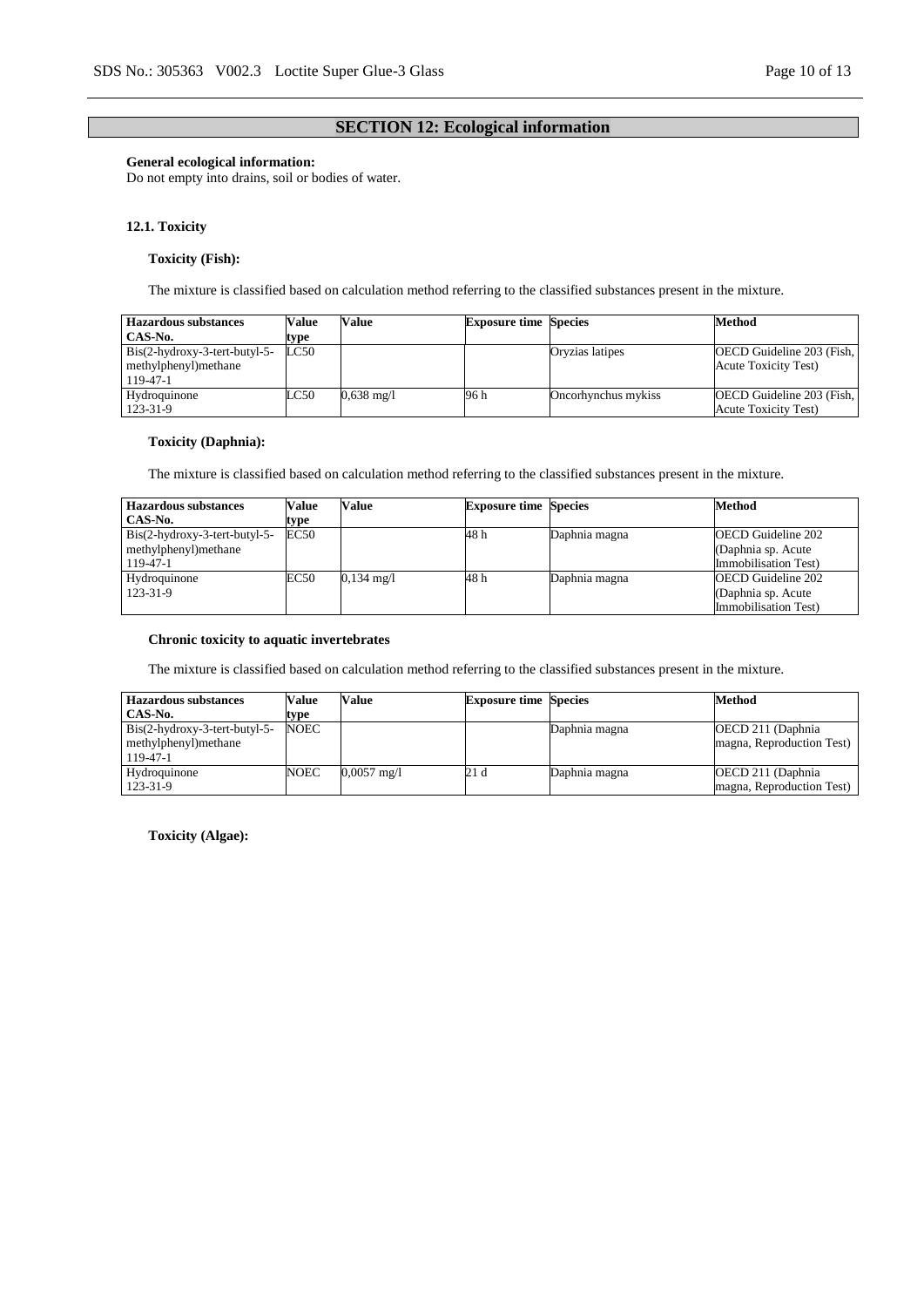The mixture is classified based on calculation method referring to the classified substances present in the mixture.

| <b>Hazardous substances</b>                             | <b>Value</b> | Value                | <b>Exposure time Species</b> |                                                             | Method                                               |
|---------------------------------------------------------|--------------|----------------------|------------------------------|-------------------------------------------------------------|------------------------------------------------------|
| CAS-No.                                                 | type         |                      |                              |                                                             |                                                      |
| $Bis(2-hydroxy-3-tert-butyl-5-$<br>methylphenyl)methane | <b>EC50</b>  |                      | 72 h                         | Pseudokirchneriella subcapitata<br>(reported as Selenastrum | OECD Guideline 201 (Alga,<br>Growth Inhibition Test) |
| 119-47-1                                                |              |                      |                              | capricornutum)                                              |                                                      |
| $Bis(2-hydroxy-3-tert-butyl-5-$<br>methylphenyl)methane | <b>NOEC</b>  |                      | 72 h                         | Pseudokirchneriella subcapitata<br>(reported as Selenastrum | OECD Guideline 201 (Alga,<br>Growth Inhibition Test) |
| 119-47-1                                                |              |                      |                              | capricornutum)                                              |                                                      |
| Hydroquinone                                            | EC50         | $0.335 \text{ mg/l}$ | 72 h                         | Selenastrum capricornutum                                   | OECD Guideline 201 (Alga,                            |
| 123-31-9                                                |              |                      |                              | (new name: Pseudokirchneriella Growth Inhibition Test)      |                                                      |
|                                                         |              |                      |                              | subcapitata)                                                |                                                      |

## **Toxicity to microorganisms**

The mixture is classified based on calculation method referring to the classified substances present in the mixture.

| <b>Hazardous substances</b>   | Value | Value                | <b>Exposure time Species</b> | <b>Method</b>                        |
|-------------------------------|-------|----------------------|------------------------------|--------------------------------------|
| CAS-No.                       | type  |                      |                              |                                      |
| Bis(2-hydroxy-3-tert-butyl-5- | EC 50 | $\cdot$ 10.000 mg/l  | 3 h                          | <b>OECD</b> Guideline 209            |
| methylphenyl) methane         |       |                      |                              | (Activated Sludge,                   |
| 119-47-1                      |       |                      |                              | <b>Respiration Inhibition Test</b> ) |
| Hydroquinone                  | EC 50 | $0.038 \text{ mg}/1$ | 30 min                       | not specified                        |
| 123-31-9                      |       |                      |                              |                                      |

## **12.2. Persistence and degradability**

| <b>Hazardous</b> substances     | <b>Result</b>            | <b>Test type</b> | Degradability | <b>Exposure</b> | <b>Method</b>                   |
|---------------------------------|--------------------------|------------------|---------------|-----------------|---------------------------------|
| CAS-No.                         |                          |                  |               | time            |                                 |
| $Bis(2-hydroxy-3-tert-butyl-5-$ | under test conditions no | aerobic          | $0\%$         | 28 d            | OECD Guideline 301 C (Ready     |
| methylphenyl)methane            | biodegradation observed  |                  |               |                 | Biodegradability: Modified MITI |
| 119-47-1                        |                          |                  |               |                 | Test $(I)$                      |
| Hydroquinone                    | readily biodegradable    | aerobic          | $75 - 81%$    | 30d             | EU Method C.4-E (Determination  |
| 123-31-9                        |                          |                  |               |                 | of the "Ready"                  |
|                                 |                          |                  |               |                 | BiodegradabilityClosed Bottle   |
|                                 |                          |                  |               |                 | Test)                           |

## **12.3. Bioaccumulative potential**

| Hazardous substances<br>CAS-No.                                    | <b>Bioconcentratio</b><br>n factor (BCF) | Exposure time   Temperature | <b>Species</b>  | Method                                                                |
|--------------------------------------------------------------------|------------------------------------------|-----------------------------|-----------------|-----------------------------------------------------------------------|
| Bis(2-hydroxy-3-tert-butyl-5-<br>methylphenyl) methane<br>119-47-1 | $320 - 780$                              | 60 d                        | Cyprinus carpio | OECD Guideline 305 E<br>(Bioaccumulation: Flow-through)<br>Fish Test) |

## **12.4. Mobility in soil**

| <b>Hazardous substances</b>                             | LogPow | Temperature    | <b>Method</b>                                                                         |
|---------------------------------------------------------|--------|----------------|---------------------------------------------------------------------------------------|
| CAS-No.                                                 |        |                |                                                                                       |
| Triethyl O-acetylcitrate                                | 1,34   |                | not specified                                                                         |
| 77-89-4                                                 |        |                |                                                                                       |
| $Bis(2-hydroxy-3-tert-butyl-5-$<br>methylphenyl)methane | 6.25   | $20^{\circ}$ C | OECD Guideline 107 (Partition Coefficient (n-octanol / water), Shake<br>Flask Method) |
| 119-47-1                                                |        |                |                                                                                       |
| Hydroquinone                                            | 0.59   |                | EU Method A.8 (Partition Coefficient)                                                 |
| 123-31-9                                                |        |                |                                                                                       |

### **12.5. Results of PBT and vPvB assessment**

| <b>Hazardous substances</b>   | PBT/vPvB                                                                             |
|-------------------------------|--------------------------------------------------------------------------------------|
| CAS-No.                       |                                                                                      |
| Bis(2-hydroxy-3-tert-butyl-5- | Not fulfilling Persistent, Bioaccumulative and Toxic (PBT), very Persistent and very |
| methylphenyl) methane         | Bioaccumulative (vPvB) criteria.                                                     |
| 119-47-1                      |                                                                                      |
| Hydroquinone                  | Not fulfilling Persistent, Bioaccumulative and Toxic (PBT), very Persistent and very |
| 123-31-9                      | Bioaccumulative (vPvB) criteria.                                                     |

## **12.6. Other adverse effects**

No data available.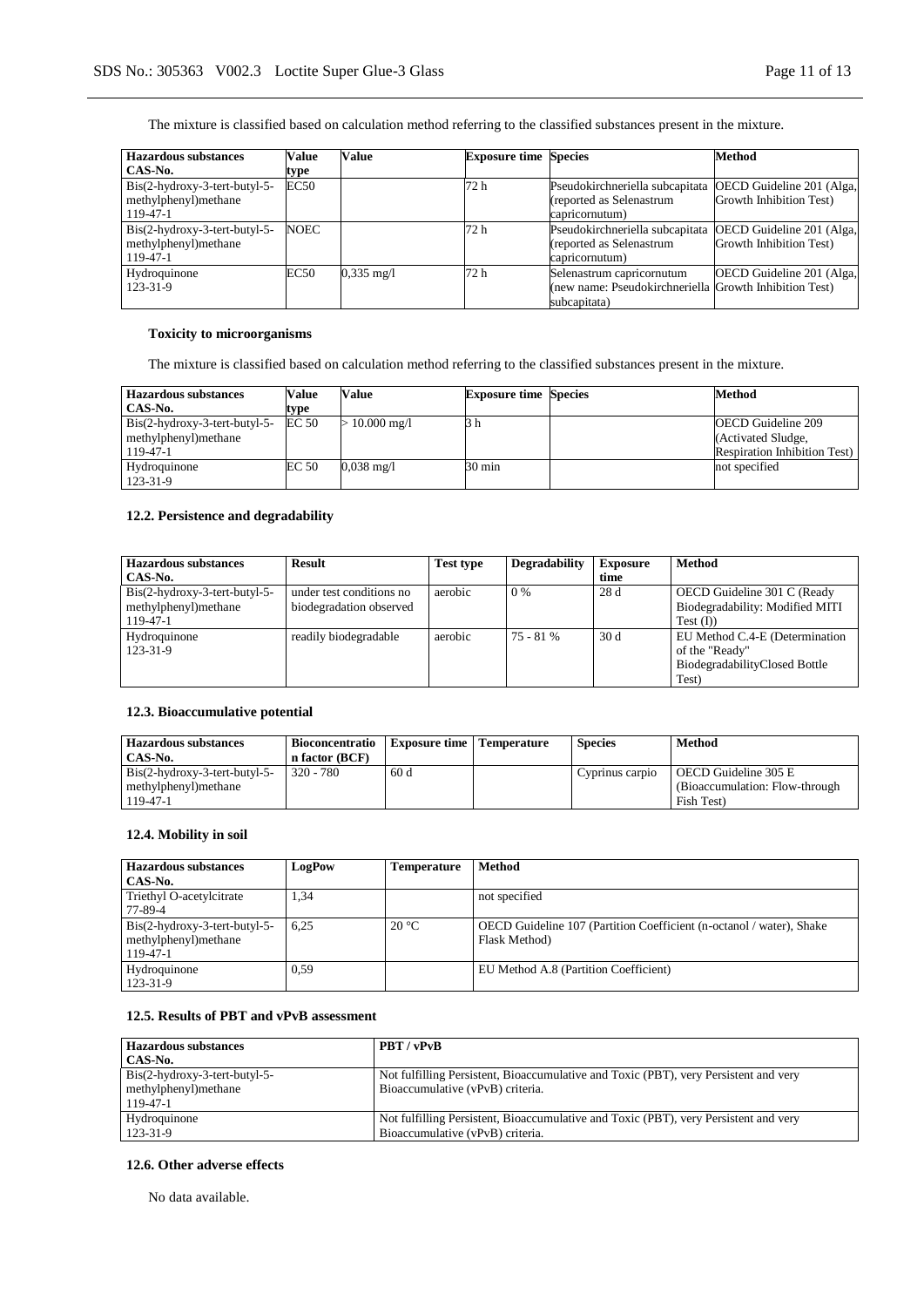# **SECTION 13: Disposal considerations**

## **13.1. Waste treatment methods**

Product disposal:

Dispose of waste and residues in accordance with local authority requirements.

Disposal of uncleaned packages: Use packages for recycling only when totally empty.

Waste code 080409

# **SECTION 14: Transport information**

| 14.1. | UN number                         |                                                         |
|-------|-----------------------------------|---------------------------------------------------------|
|       | ADR                               | Not dangerous goods                                     |
|       | <b>RID</b>                        | Not dangerous goods                                     |
|       | ADN                               | Not dangerous goods                                     |
|       | IMDG                              | Not dangerous goods                                     |
|       | <b>IATA</b>                       | 3334                                                    |
|       |                                   |                                                         |
| 14.2. | UN proper shipping name           |                                                         |
|       | ADR                               | Not dangerous goods                                     |
|       | <b>RID</b>                        | Not dangerous goods                                     |
|       | ADN                               | Not dangerous goods                                     |
|       | IMDG                              | Not dangerous goods                                     |
|       | <b>IATA</b>                       | Aviation regulated liquid, n.o.s. (Cyanoacrylate ester) |
| 14.3. | <b>Transport hazard class(es)</b> |                                                         |
|       | <b>ADR</b>                        | Not dangerous goods                                     |
|       | <b>RID</b>                        |                                                         |
|       | ADN                               | Not dangerous goods<br>Not dangerous goods              |
|       | <b>IMDG</b>                       | Not dangerous goods                                     |
|       | <b>IATA</b>                       | 9                                                       |
|       |                                   |                                                         |
| 14.4. | Packing group                     |                                                         |
|       | ADR                               | Not dangerous goods                                     |
|       | <b>RID</b>                        | Not dangerous goods                                     |
|       | <b>ADN</b>                        | Not dangerous goods                                     |
|       | IMDG                              | Not dangerous goods                                     |
|       | <b>IATA</b>                       | Ш                                                       |
|       |                                   |                                                         |
| 14.5. | <b>Environmental hazards</b>      |                                                         |
|       | <b>ADR</b>                        | not applicable                                          |
|       | RID.                              | not applicable                                          |
|       | ADN                               | not applicable                                          |
|       | <b>IMDG</b>                       | not applicable                                          |
|       | <b>IATA</b>                       | not applicable                                          |
| 14.6. | Special precautions for user      |                                                         |
|       | <b>ADR</b>                        | not applicable                                          |
|       |                                   |                                                         |